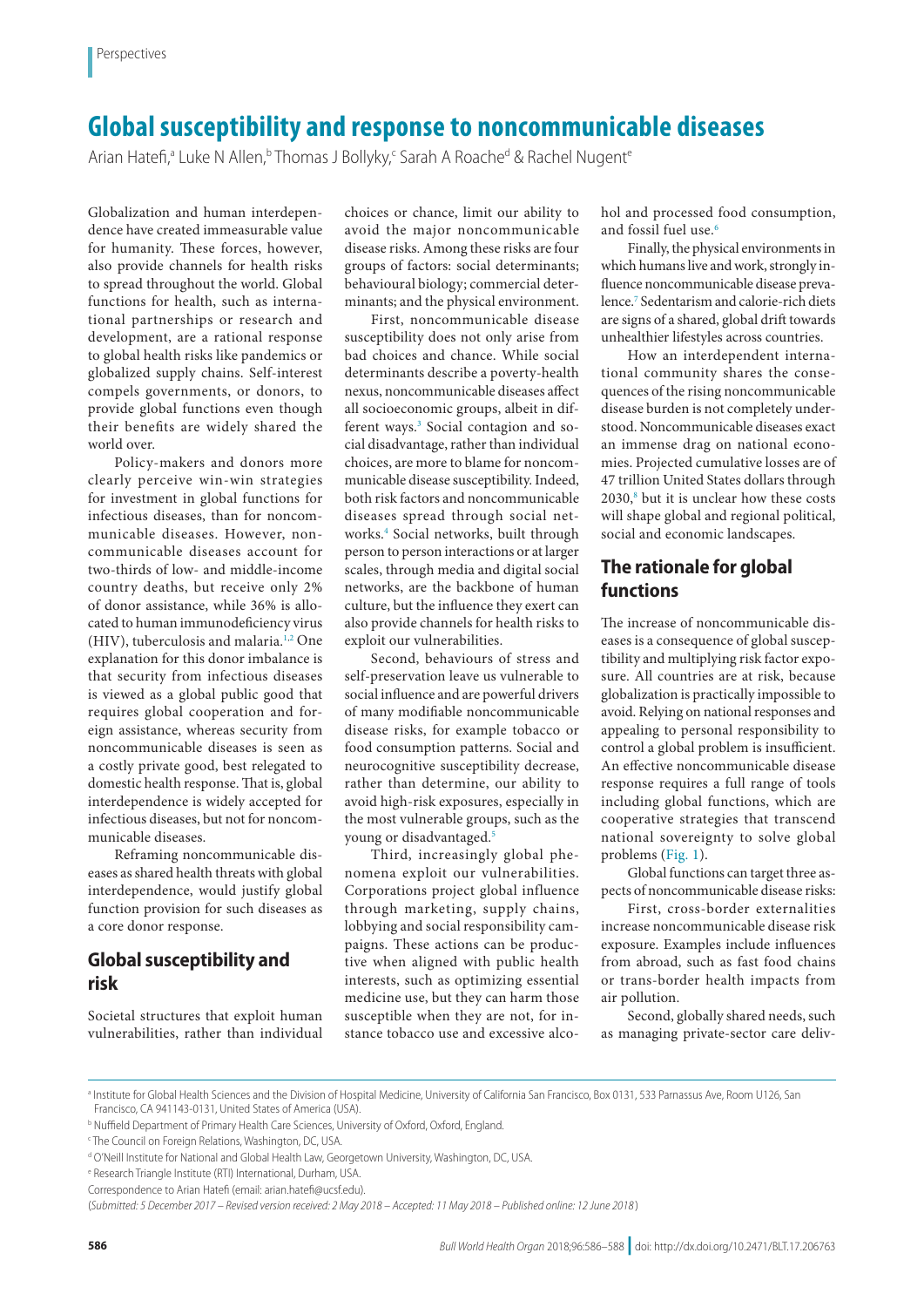#### <span id="page-1-0"></span>Fig. 1. **Rationalizing the case for global functions for noncommunicable diseases**



ery, providing pro-poor integrated care models, or scaling-up access to essential medicines, require shared solutions.

Finally, there has been insufficient action to protect regulation, trade and marketing restrictions, and taxes that reduce noncommunicable disease risks from opposing powerful actors. Powerful advocacy to champion the response, a critical factor in other successful responses, for instance in the HIV epidemic, has so far been inadequate against those forces.<sup>[9](#page-2-8)</sup>

## **Opportunities for global functions**

Only a fifth of global health assistance is directed to global functions, much less than needed and with too little focus on the shared benefits of noncommunicable disease prevention and management.<sup>[10](#page-2-9)</sup> Global functions for noncommunicable diseases must leverage global health law and governance, resource shared needs, and have strong, inclusive leadership.

### **Global health law and governance**

Law and governance mechanisms are important, but underutilized global functions to address domestic and crossborder commercial noncommunicable disease determinants and externalities. The Framework Convention on Tobacco Control has been critical for mitigating the harmful effects of globalized tobacco, but unevenly implemented.<sup>11</sup> The World Health Organization (WHO) *Global strategy to reduce the harmful use of alcohol*[12](#page-2-11) and the *WHO Action plan for the prevention and control of NCDs 2013–2020*[13](#page-2-12) recommendations for

evidence-based, cost–effective interventions addressing unhealthy consumption of alcohol and calorie-rich foods, have also been applied unevenly.

Non-binding, so-called soft law instruments, such as global guidance and standards, influence societal norms, corporate conduct and legislative and policy priorities[.14](#page-2-13) There is a scope for the provision of more guidance on how to regulate damaging industries. Global functions should also address common legal barriers to noncommunicable disease prevention, for example reforming discriminatory laws counterproductive to achieving universal health coverage (UHC) or providing funding and capacity-building that enables countries to respond to trade law challenges.

Global governance and accountability mechanisms have been established to accelerate progress towards sustainable development goal (SDG) target 3.4, "by 2030, reduce by one third premature mortality from non-communicable diseases through prevention and treatment and promote mental health and well-being." The SDGs explicitly include noncommunicable diseases, but their inclusive scope may limit attainment without strong leadership and funding. While legal and governance mechanisms are promising, inadequate funding and lack of political will continue to present barriers to addressing commercial noncommunicable disease determinants.

### **Global public goods for shared needs**

Determining health priorities and allocating resources at the national level is the work of sovereign states; however, the global community could do much more to address shared noncommunicable disease needs.

Multiparty agreements and platforms have effectively disseminated knowledge, lowered prices, increased access and evaluated the effectiveness of technologies for infectious, child and maternal diseases. Examples of such agreements are the Clinton Health Access Initiative,<sup>15</sup> and the Global Health Technologies Coalition[.16](#page-2-15) These now familiar global public goods can be retooled for noncommunicable diseases, for which such initiatives are few, recent, under-resourced and still unproven, such as the Coalition to increase access to noncommunicable disease medicines and products initiative.<sup>[17](#page-2-16)</sup>

Health promotion is critical in the long-term, but greater primary healthcare and UHC investments are needed to manage the current noncommunicable disease burden. While there are several ways to achieve UHC, sharing experiences globally, such as that of the Joint learning network, can assist countries in improving and scaling up their UHC and health system strengthening efforts.<sup>[18](#page-2-17)</sup>

The global research community provides valuable data that enlighten our understanding of noncommunicable disease prevention and control.<sup>[19](#page-2-18)</sup> However, even though major donors have supported global noncommunicable disease research, such as the Global Al-liance for Chronic Diseases,<sup>[20](#page-2-19)</sup> research and development funding allocated to noncommunicable diseases in lowand middle-income countries is low and mostly focused on questions more immediately relevant to rich countries, such as cancer treatments with low cost–effectiveness.

#### **Championing a global response**

The field of noncommunicable disease needs stronger, more visible global